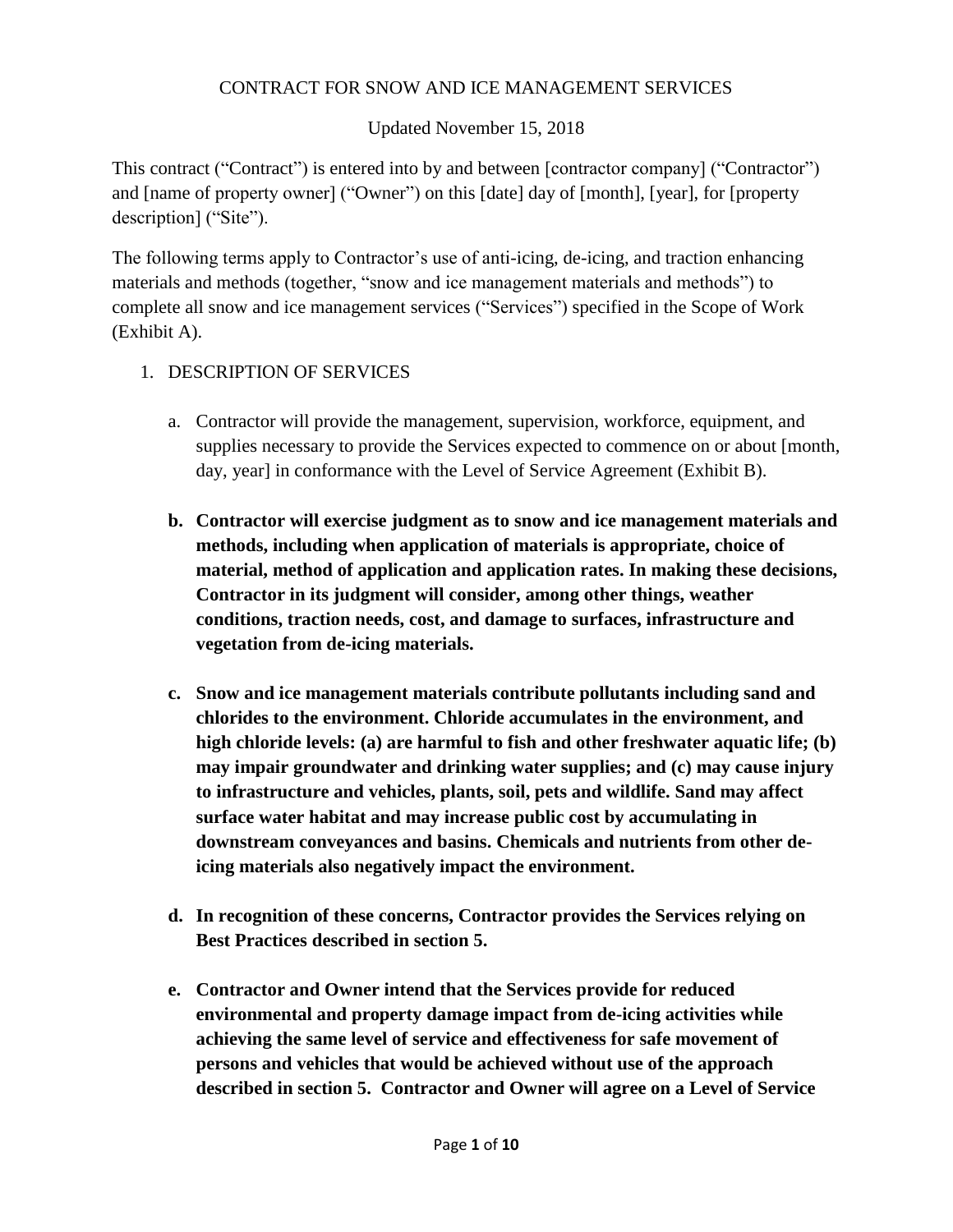**based on a site assessment. Contractor and Owner rely on the authority and findings of the resources described in section 5, and on the Contractor's Smart Salting training and certification in Best Practices, for their conclusion that the use of Best Practices under this Contract will achieve equivalent service and effectiveness.** 

### 2. PRICING AND PAYMENT

Contractor's pricing for the Services reflects Contractor's use of Best Practices. Contractor and Owner will discuss the elements of this Contract prior to a pricing determination.

### a. PRICING

- i. Per visit charge [if relevant]:
- ii. Per application charge: Contractor bills Owner for application of salt and other deicing materials based on usage of those materials which may not be used during every site visit.

### b. PAYMENT

- i. Payment for Services is due to Contractor [payment schedule].
- ii. Pricing terms for the Services are as follows: [insert]

# iii. **The following is an itemized description of the price increases and decreases associated with the use of Best Practices: [insert]**

### 3. SERVICE TERM

Contractor will provide all management, supervision, labor, equipment, materials, tools and supplies to provide the Services from [dates of service].

### 4. SNOW REMOVAL

- a. TRIGGER DEPTH
- b. PLOWING/SHOVELING
- c. BLIZZARDS, HEAVY SNOW, WIND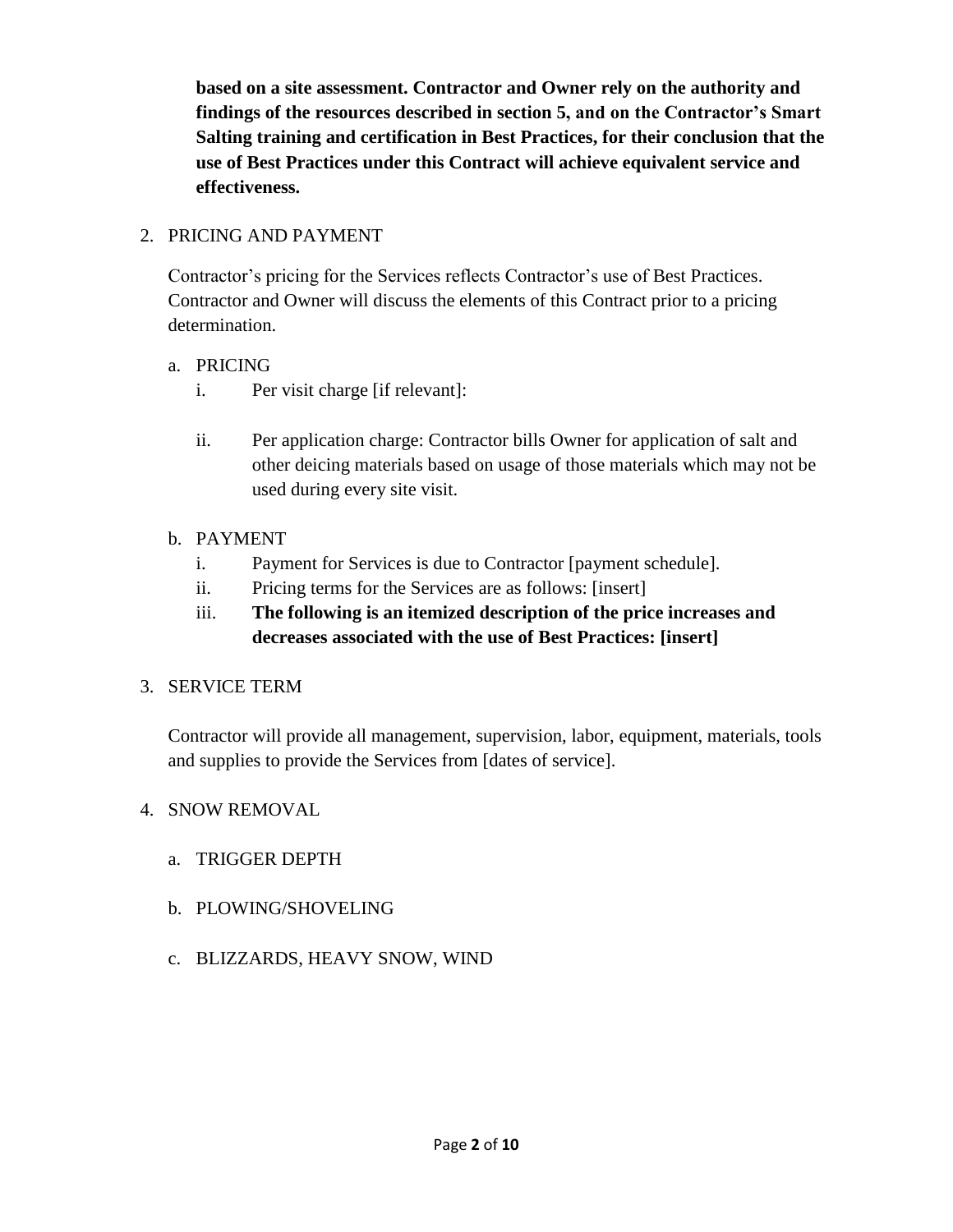# **5. USE OF BEST PRACTICES TO LIMIT ENVIRONMENTAL IMPACT AND VEGETATION/STRUCTURE DAMAGE**

### **a. BEST PRACTICES STANDARD**

- **i. Contractor relies on Best Practices which include the following:**
	- **Responsible application of appropriate material at the proper amount and rate;**
	- **Employment of the correct procedure(s) for the temperature and conditions;**
	- **Accurate, regular record keeping and data recordation;**
	- **Responsible storage of deicing materials, salt, and snow;**
	- **Regular calibration of equipment; at a minimum once annually;**

**as more fully explained in these resources and updates to these resources:** 

- **Minnesota Pollution Control Agency Smart Salting Level 1 and Level 2 certification, training materials, and resources;**
- **Winter Parking Lot and Sidewalk Maintenance Manual (Minnesota Pollution Control Agency, 2015);**
- **Minnesota Snow and Ice Control Field Handbook for Snowplow Operators (MnDOT, 2012);**
- **Smart Salting Assessment Tool (SSAt) (Minnesota Pollution Control Agency);**

- **Snow and Ice Management Association's Best Practices Checklist; that together outline an approach to de-icing intended to reduce the use of chloride-containing de-icing materials, and reduce the discharge of chlorides and solid materials from the Site, in order to limit off-site environmental impacts and surfaces and infrastructure damage on and off-site from the de-icing activity, and that together are referred to in this contract as "Best Practices."**

- **ii. Contractor will perform the Services in accordance with Best Practices. In performing the Services, Contractor will use its experience, training and professional judgment to incorporate Best Practices to the fullest extent appropriate under site conditions and weather circumstances. Contractor and Owner intend that the Services provide for reduced environmental and property damage from de-icing activities while achieving equivalent safety and level of service outcomes to those that would be achieved without utilizing Best Practices.**
- **iii. In incorporating Best Practices, Contractor will maintain compliance with ADA compliance requirements. Contractor will perform the Services so that, in its judgment, effectiveness in addressing slippery conditions is not reduced from that which would be achieved absent the use of Best Practices.**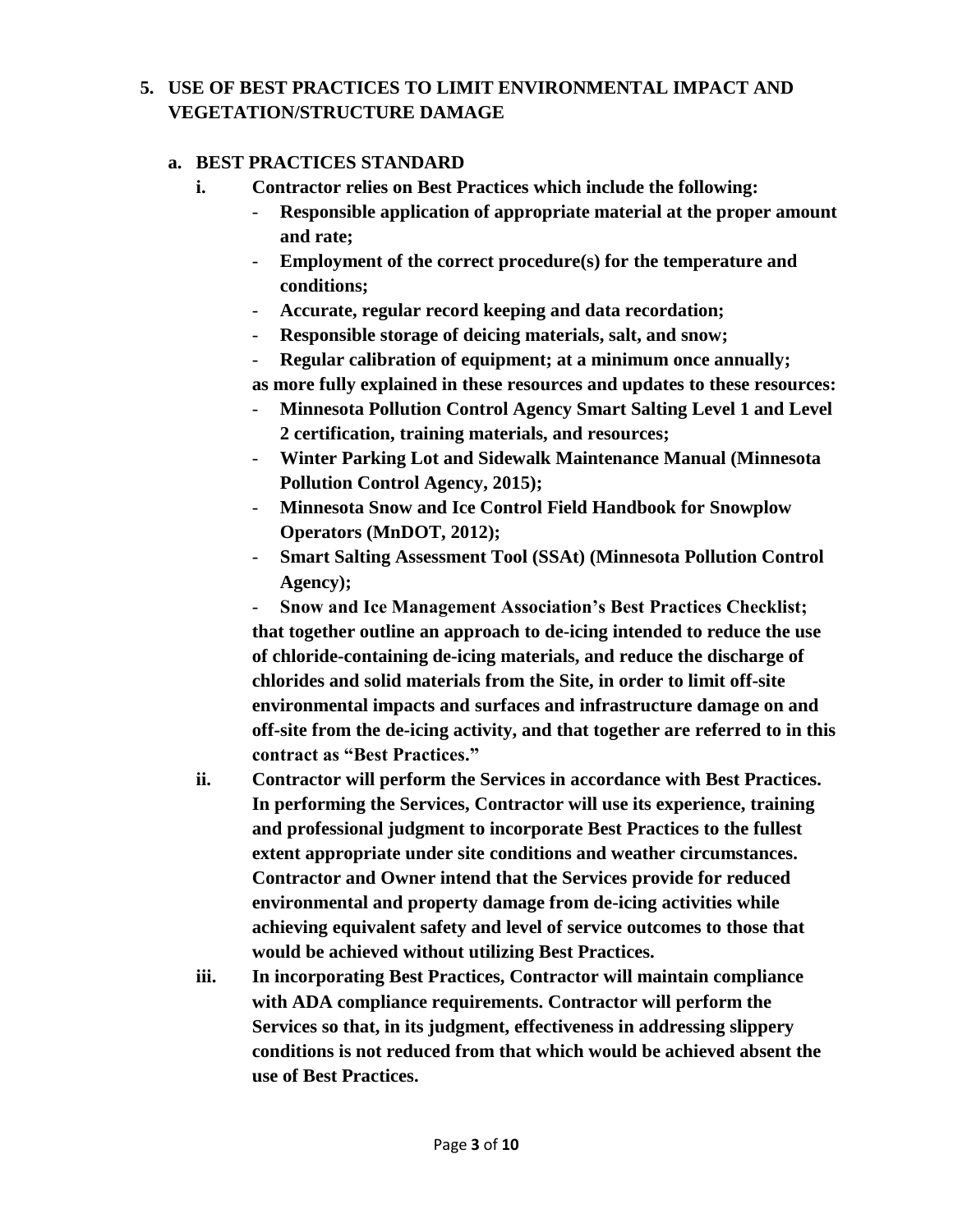### **b. CONTRACTOR TRAINING**

- **i. A delivery of Services that involves a deicing decision or action will be reviewed by a Contractor representative who has current certification in lower salt-use strategy training from the Minnesota Pollution Control Agency Level 1 Smart Salting certification program. Contractor is Minnesota Pollution Control Agency Level 2 Smart Salting certified and its certification is current. A list of currently certified contractors is available on the Minnesota Pollution Control Agency Smart Salting training website.**
- **ii. Contractor will provide Owner with information about the Minnesota Pollution Control Agency's Smart Salting certification list on which Contractor is included as a currently certified contractor.**

### **c. DOCUMENTATION**

- **i. In addition to other documentation requirements of this contract, Contractor will document its de-icing operations so as to demonstrate use of Best Practices. This includes time; area serviced; Services provided; de-icing materials used; application rate or quantity; and storm event pavement temperature and precipitation rate.**
- **ii. Contractor will calibrate de-icer delivery equipment at a minimum of once per year, and provide calibration records on Owner's request.**

### **d. OWNER'S OBLIGATIONS**

- **i. Before November 1 of the contract year, Owner will give Contractor a Site map indicating locations of Site storm drains, and Site locations where water collects or discharges from downspouts or surfaces onto the Site surface.**
- **ii. Owner will inspect Site lighting on a regular basis between November 1 and April 30, and will replace non-functioning lighting within a week of inspection.**
- **iii. On its own discovery or at Contractor's request, Owner promptly will place signage of appropriate size and visibility to warn of localized conditions that are susceptible to becoming or remaining more slippery than the Site as a whole.**
- **iv. On learning of same, Owner promptly will inform Contractor in writing of slip and fall, vehicle accident or other occurrence of injury or property damage in which slipperiness may have been a factor.**
- **v. Owner acknowledges that salt and de-icing materials can result in damage to on- and off-site property, surfaces, and infrastructure.**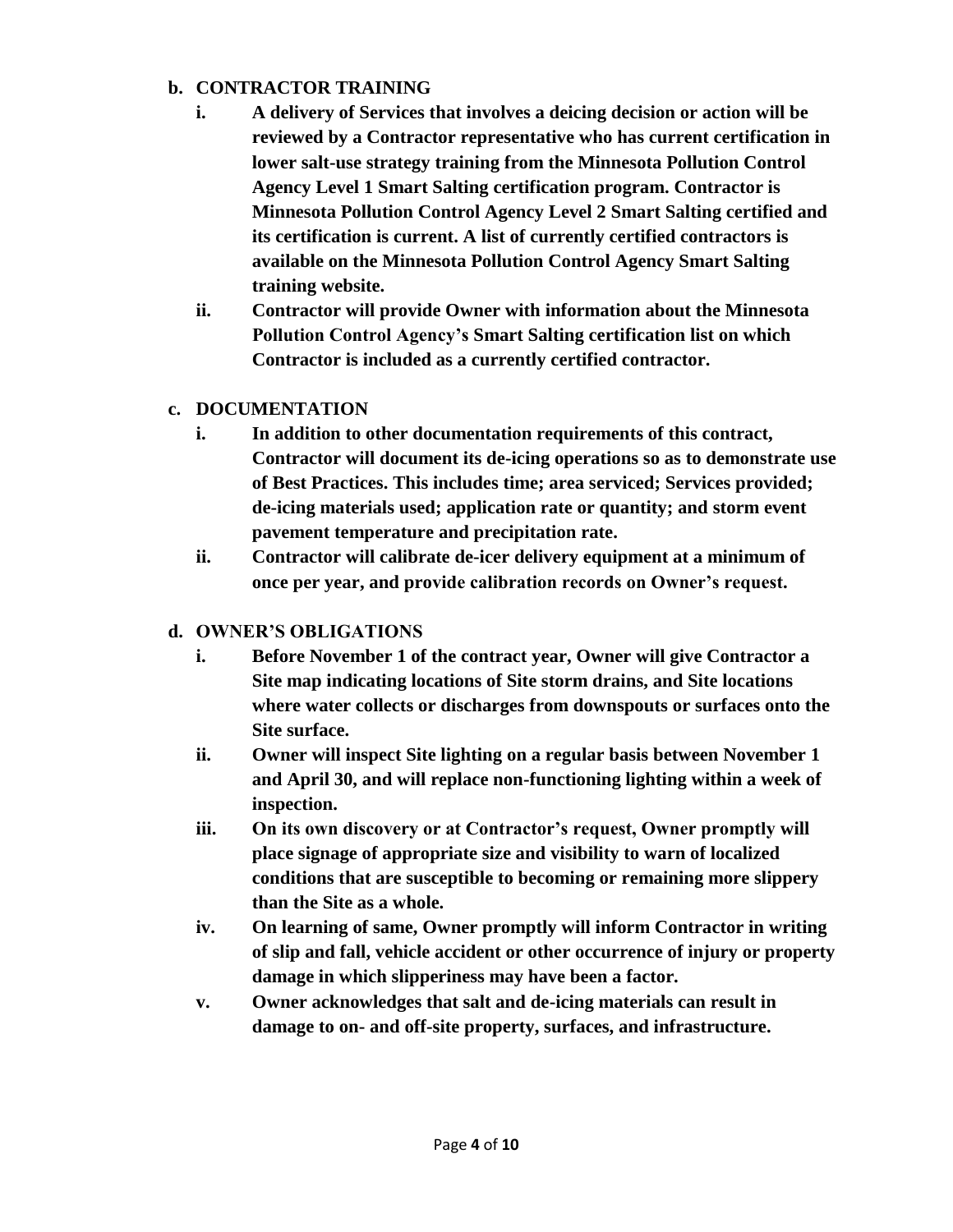### e. COMMUNICATION

- i. Each party will provide the other with contact names and telephone numbers of one or more authorized representatives who will be official contracts regarding the Services.
- ii. Contractor will maintain a service call record that will remain available to Owner for review at any time.

## **6. DUTY OF CARE**

- a. Contractor will perform the Services with due care and in accordance with training obtained under paragraph 5.b, above.
- **b. Notwithstanding paragraph 1.e, above, a determination that the Services, incorporating Best Practices, were less effective for the safe movement of persons and vehicles than if Best Practices had not been used, does not mean that Contractor or Owner failed to exercise due care.**
- c. Contractor will seek to minimize noise in performing the Services but is not responsible for eliminating noise associated with performance of the Services.
- d. Contractor will not perform Services where, in its judgment, damage to vehicles parked within the area to be serviced may result. Contractor is not responsible for snow and ice conditions on portions of the Site that could not be serviced due to the presence of vehicles or structures preventing adequate access.
- **e. Owner recognizes that Contractor exercises judgment as to ice management materials and methods, including when application of material is appropriate, choice of material, method of application and application rates. In making these decisions, Contractor in its judgment considers, among other things, weather conditions, traction needs, cost and damage from materials to surfaces, infrastructure, and vegetation. The Contract states Owner's recognition that snow removal and ice management services will not necessarily result in bare pavement or sidewalks.**
- **f. Owner will not claim that Contractor has violated or breached this contract by giving consideration to pollutant or public infrastructure impacts in its ice management materials and methods, unless Contractor has deviated substantially from Best Practices. In any claim, dispute or proceeding concerning damage or injury to Owner or any third party, Owner will not claim that Contractor has violated a duty of care or any other applicable legal standard by giving consideration to pollutant or public surfaces and**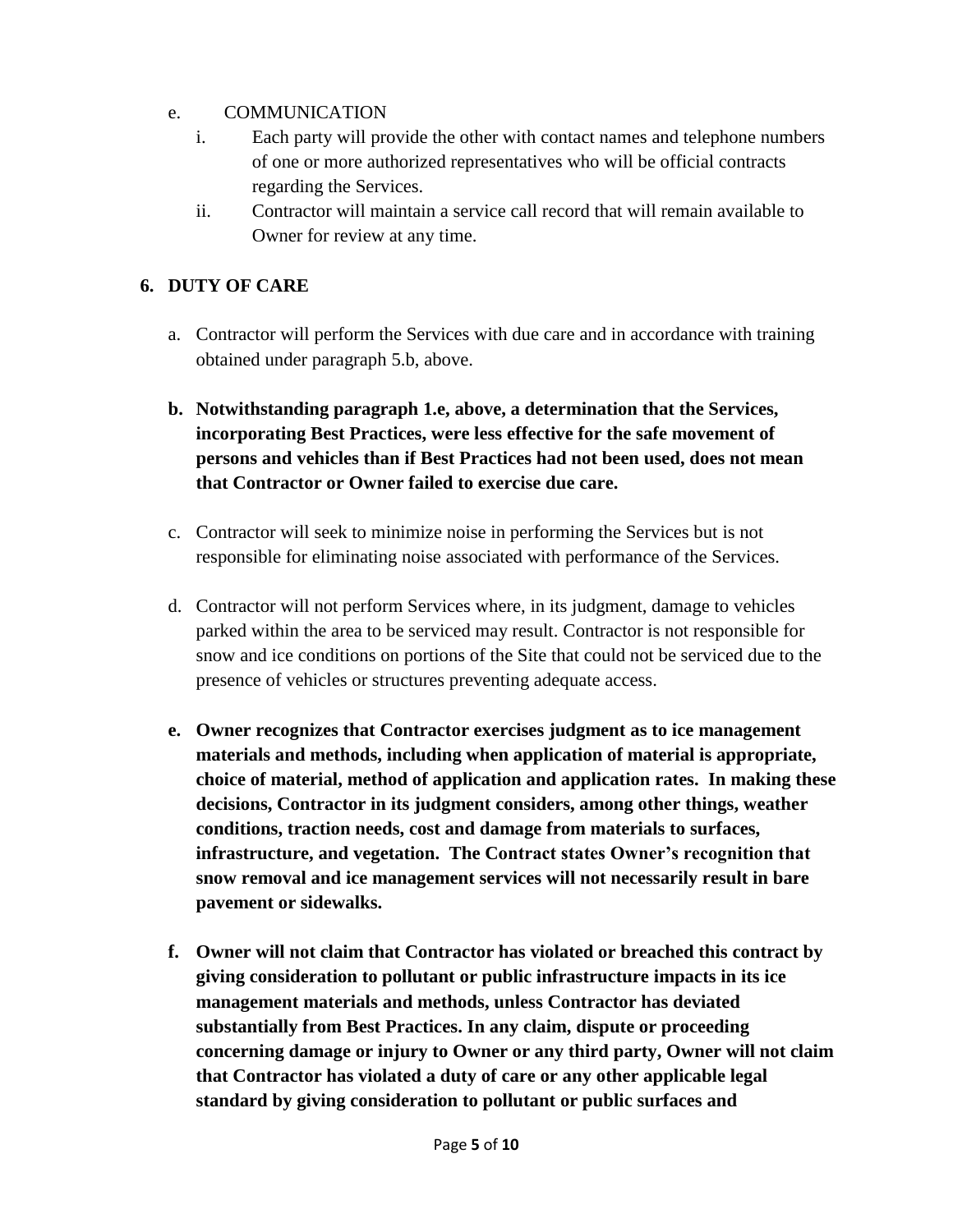**infrastructure impacts in its ice management materials and methods, unless Contractor has deviated substantially from Best Practices.** 

### 7. CONTRACT TERM

The term of this Contract will be for [length of contract term].

### 8. SUBCONTRACTORS

Contractor may subcontract services it is obligated to supply, and is responsible for the acts and omissions of employees, subcontractors and individuals employed by subcontractors. Nothing in this Contract creates a contractual relationship between any subcontractor and Owner.

### 9. PERFORMANCE

Time is of the essence in performance of Services in conformance the Service Level Agreement. Contractor is not liable for delay caused by Owner or its agents, labor disputes, Acts of God, or federal, state or local law.

### 10. INDEMNIFICATION

Contractor will indemnify Owner, and its officers and employees, and hold them harmless, with respect to all claims, liabilities, damages and costs whatsoever for death or bodily injury, or property damage, arising out of Contractor's, or a subcontractor's, performance of the Services, including its incorporation of Best Practices, except to the extent due to Owner's failure to perform an obligation under this contract, or Owner's negligent or willful act.

### 11. INSURANCE

- a. At all times during the performance of the Services, Contractor will have and keep in force the following insurance coverages:
	- i. Commercial general liability (CGL): \$2.0 million each occurrence and aggregate, covering work and completed operations. The certificate will confirm contract liability coverage before any subcontractor is used.
	- ii. Automobile liability: combined single limit each occurrence coverage for bodily injury and property damage covering all vehicles, \$2.0 million.
- b. By means of endorsement or otherwise, Contractor will adequately demonstrate to Owner coverage for death, injury and property damage claims associated with the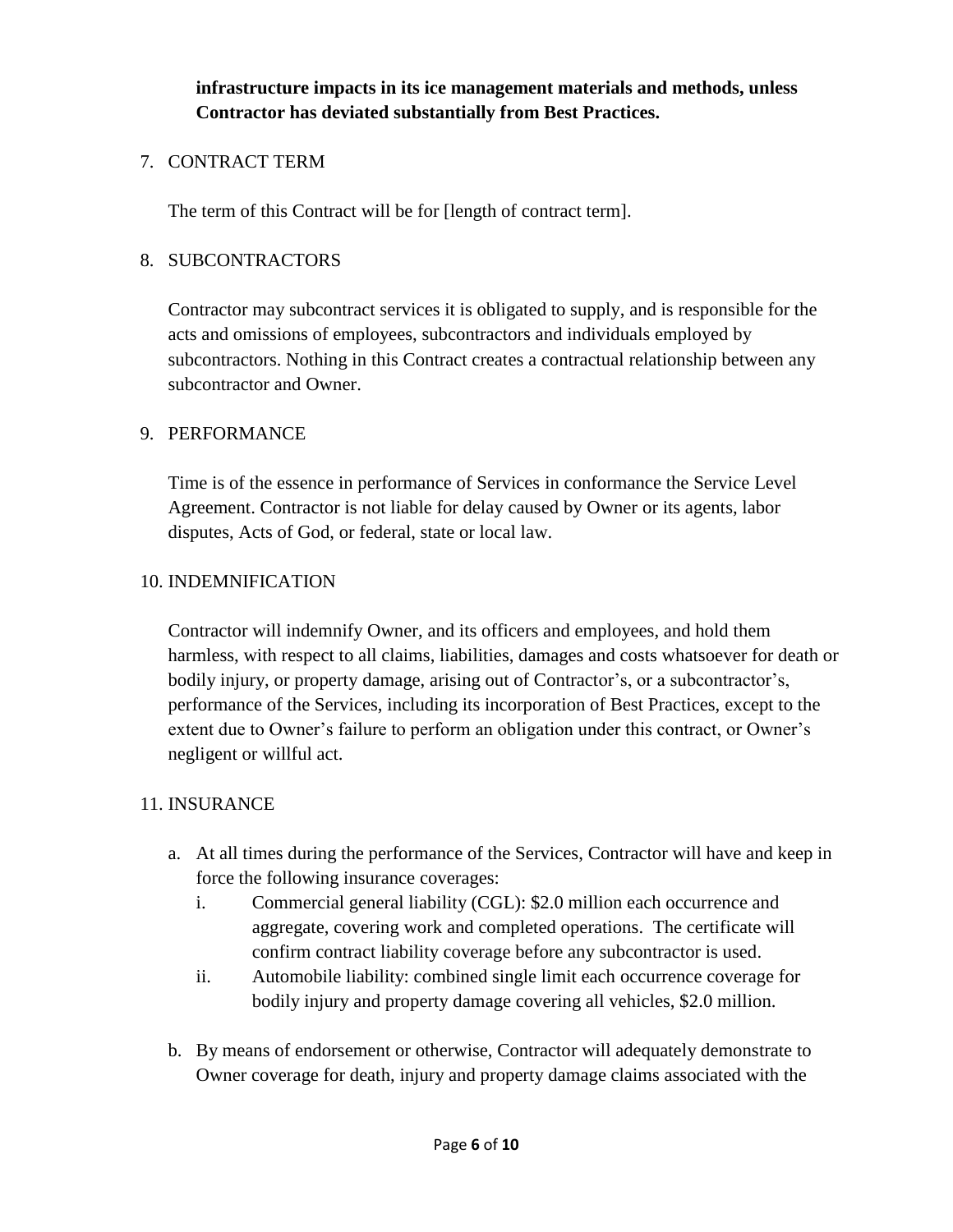Services sufficiently broad as to encompass all claims for which Contractor is responsible under this contract.

c. Insurance coverage will be on an occurrence basis. Owner's deductible under either policy may not exceed \$XXXX. By the effective date of the contract, Contractor will supply to Owner a certificate of insurance showing the required coverages. The certificate will name Owner as a holder and an additional insured under the CGL (Contractor's work and completed operations) and automotive policies with primary coverage on a non-contributory basis, and will state that Owner will receive written notice under the same terms as Contractor before cancellation, non-renewal, or a change in the liability limit of any described policy. On request, Contractor promptly will supply Owner an endorsement establishing Owner coverage as an additional insured as required above.

### 12. GOVERNING LAW

Contractor will carefully observe all locally prescribed safety regulations, laws, and practices in performance of the Services. Both parties will fully comply with all Federal, State, Local, and city laws, regulations and ordinances. The law of the State of Minnesota governs the parties to this Contract.

### 13. SEVERABILITY

Should any of the provisions in this Contract be found invalid, illegal, or unenforceable, such a determination will not affect any other provision in this Contract.

### 14. TERMINATION

Owner may terminate this Contract for cause by providing Contractor written notice to terminate with at least 30-day notice. Contractor may terminate this agreement for cause by providing Owner with written notice to terminate with at least 30-day notice. After termination, Contractor has no further obligation to provide the Services. Termination by Contractor does not affect any remedy or remedies for payment to which Contractor is legally entitled. Owner will pay all costs and expenses including reasonable attorney's fees incurred or expended by Contractor to collect sums due from Owner and to otherwise enforce the provisions of this Contract. Upon termination, Contractor will adjust the final billing to Owner to reflect all unpaid costs.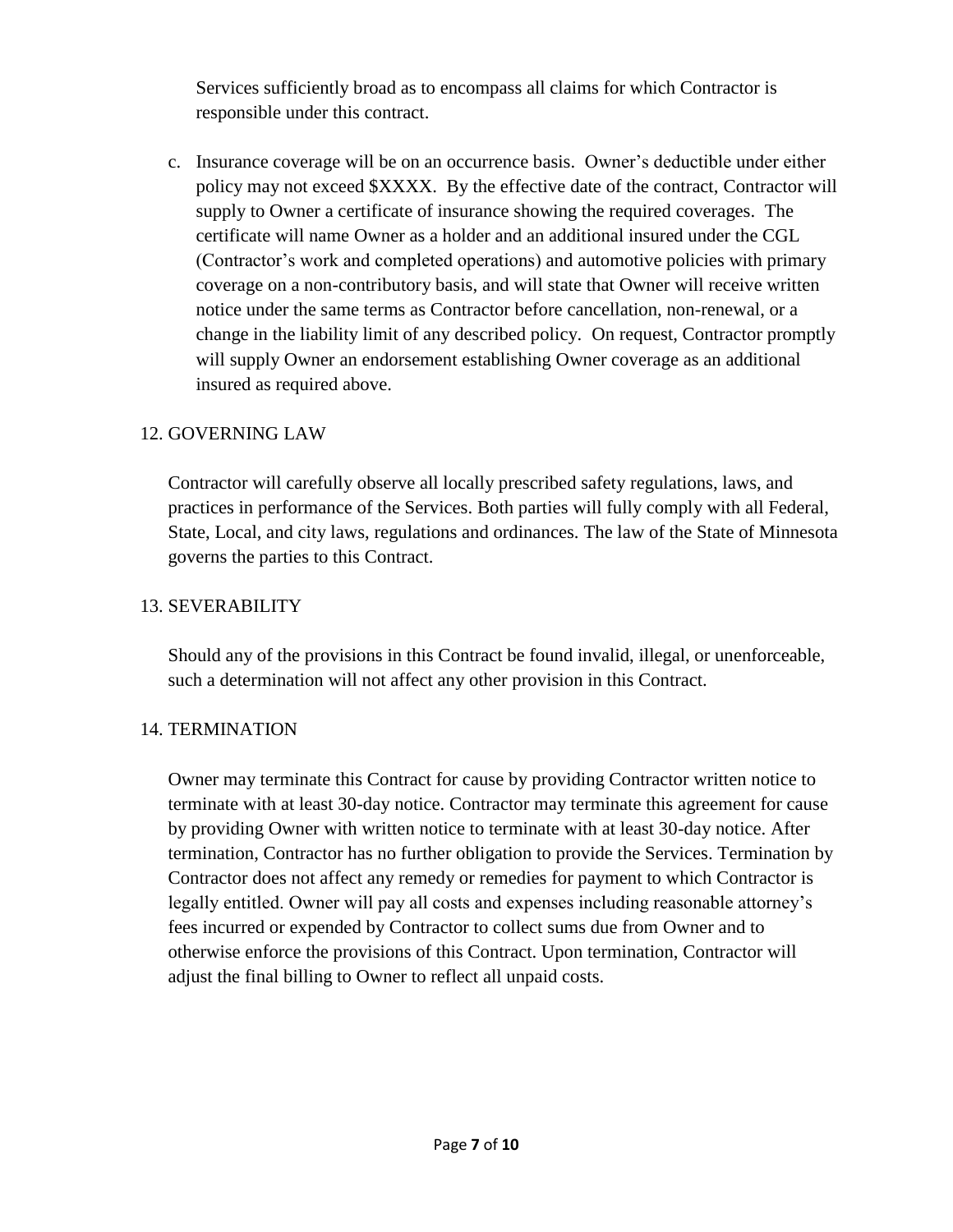#### 15. ENTIRE AGREEMENT

This Contract, including all exhibits and amendments signed and incorporated herein, constitute the entire agreement between the parties and supersede any and all other agreements, either oral or in writing. By signing below, each part acknowledges that they have read and understand this Contract to constitute the entire agreement between the parties. Any changes to this Contract are not binding unless they are in writing and signed by both parties hereto.

IN WITNESS WHEREOF, the parties have caused this contract to be executed by their duly authorized officers on the dates set forth below.

[Contractor company name] [Owner name]

By: \_\_\_\_\_\_\_\_\_\_\_\_\_\_\_\_\_\_\_\_\_ By: \_\_\_\_\_\_\_\_\_\_\_\_\_\_\_\_\_\_\_\_\_\_

Its: \_\_\_\_\_\_\_\_\_\_\_\_\_\_\_ Its: \_\_\_\_\_\_\_\_\_\_\_\_\_\_\_\_

Date: \_\_\_\_\_\_\_\_\_\_\_\_\_\_\_\_\_\_\_ Date: \_\_\_\_\_\_\_\_\_\_\_\_\_\_\_\_\_\_\_\_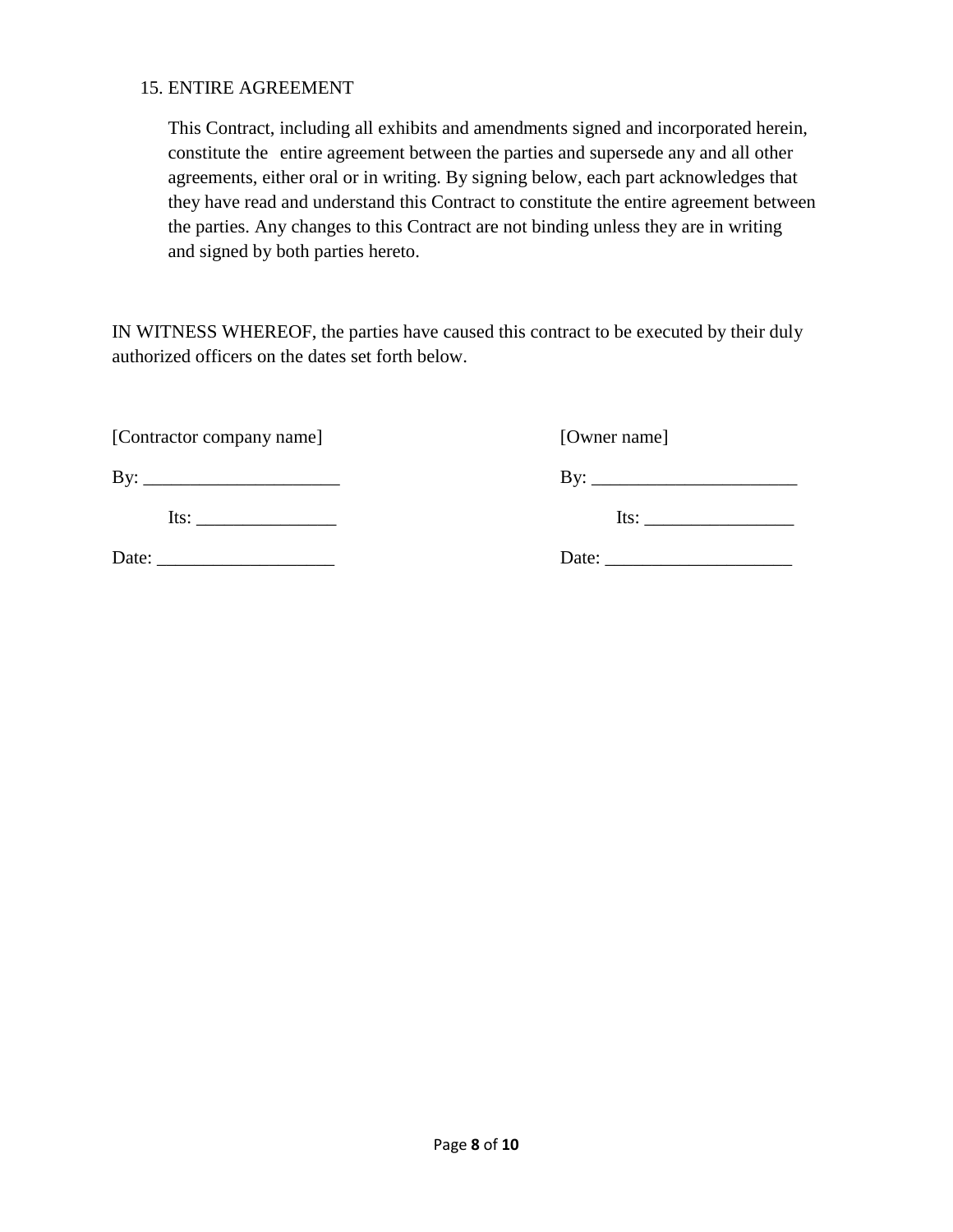# EXHIBIT A

# SCOPE OF WORK